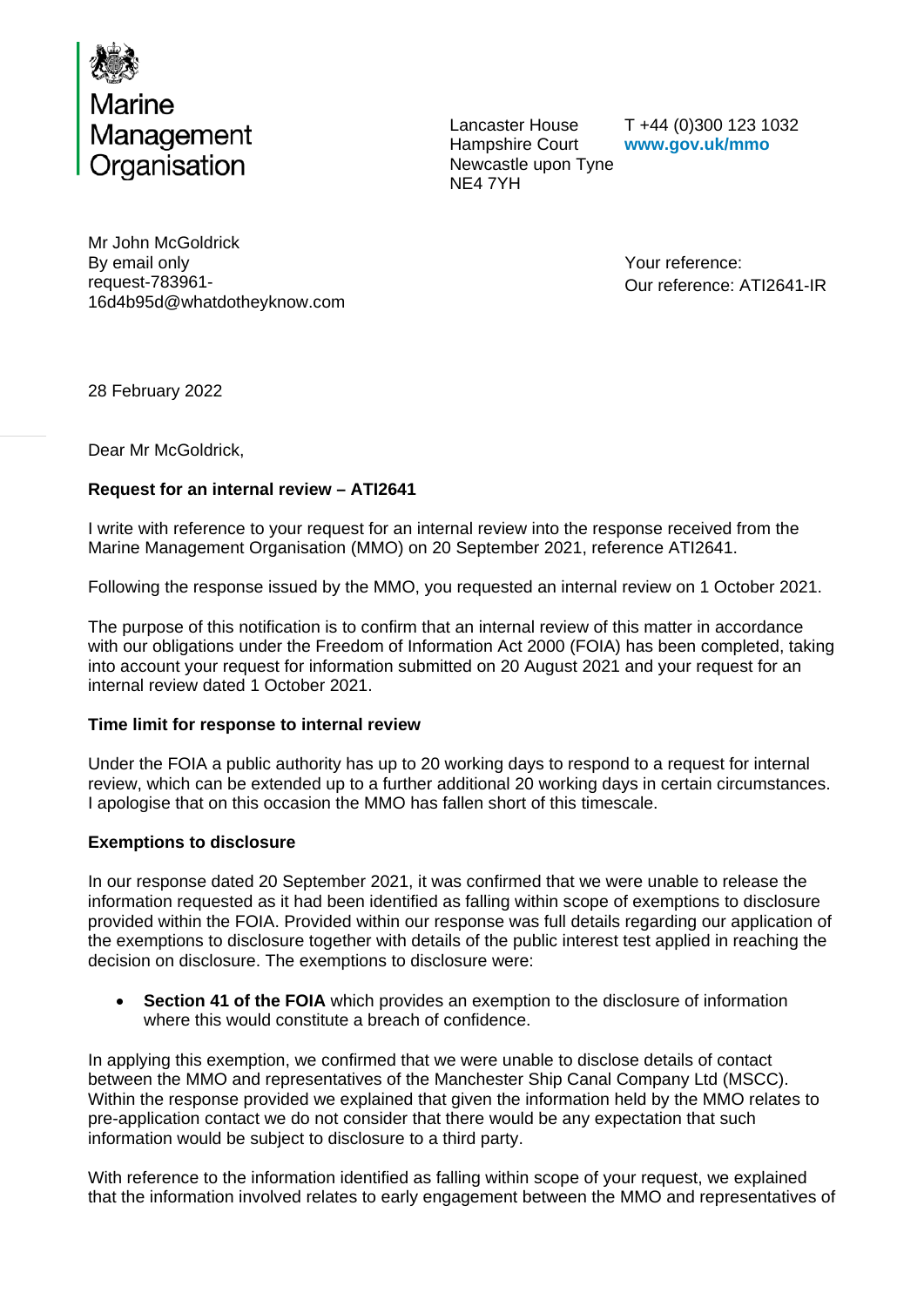the MSCC on proposed changes to the operation of the Warburton bridge, including the potential increase of tolls. This engagement related to the possibility of such changes being made through a Harbour Revision Order (HRO) which was not subsequently pursued formally by MSCC when the MMO explained that a HRO would not be the appropriate mechanism to achieve such changes.

We considered that the exemption was engaged because there would be an expectation of a 'safe space' for the parties involved to consider initial engagement outside of public scrutiny, in confidence. Because there was no legal obligation for MSCC to engage with the MMO on this specific matter, we also considered that there would be a real risk of an actionable breach of confidence were the MMO to disclose this information into the public domain.

• **Section 42 of the FOIA** which provides that information is exempt from disclosure if the information is protected by legal professional privilege (LPP) and this claim to privilege could be maintained in legal proceedings.

In applying this exemption, we confirmed that we were unable to release certain information as it related to legal advice received by the MMO regarding the interpretation of the case law and its relevance to the HRO process. We explained that as this information was requested and received under the sole purpose obtaining legal advice, we considered that the exemptions to disclosure provided for within Section 42 of the FOIA were engaged.

I will now consider the public interest test conducted in the application of the exceptions identified above.

## **Public Interest Test**

In applying the exemptions identified above, we were required to balance the public interest factors in withholding the information requested against the public interest factors in disclosure. I will now consider the arguments presented in our original response.

#### **Factors in favour of disclosure**

In respect of those factors identified in favour of disclosure, we recognised that there were public interest factors in the disclosure of the information you had requested. We recognised that the arguments in favour of disclosure included furthering accountability and facilitating transparency in Government.

## **Factors in favour of withholding the information**

In our response, we confirmed that there were strong and countervailing public interest factors in withholding the information falling within scope of these exemptions.

## **Section 41**

When considering the application of Section 41 of the FOIA, we explained that when engaging with the MMO on pre-application activities there is an expectation that the information provided is confidential and will not be disclosed to the world at large. During this process individuals and companies cannot be compelled to provide information to the MMO and if it were widely known that the MMO may release volunteered information in response to a request for information, it is highly likely that this confidence would be breached and this in turn would impact the MMO's ability to engage and advise on pre-application matters in the future. We consider that the MMO often relies on the free flow of confidential information at pre-application stages to enable it to perform its statutory functions. Were the MMO to breach this trust, the flow of information could diminish and make it more difficult for the MMO to carry out its functions as effectively.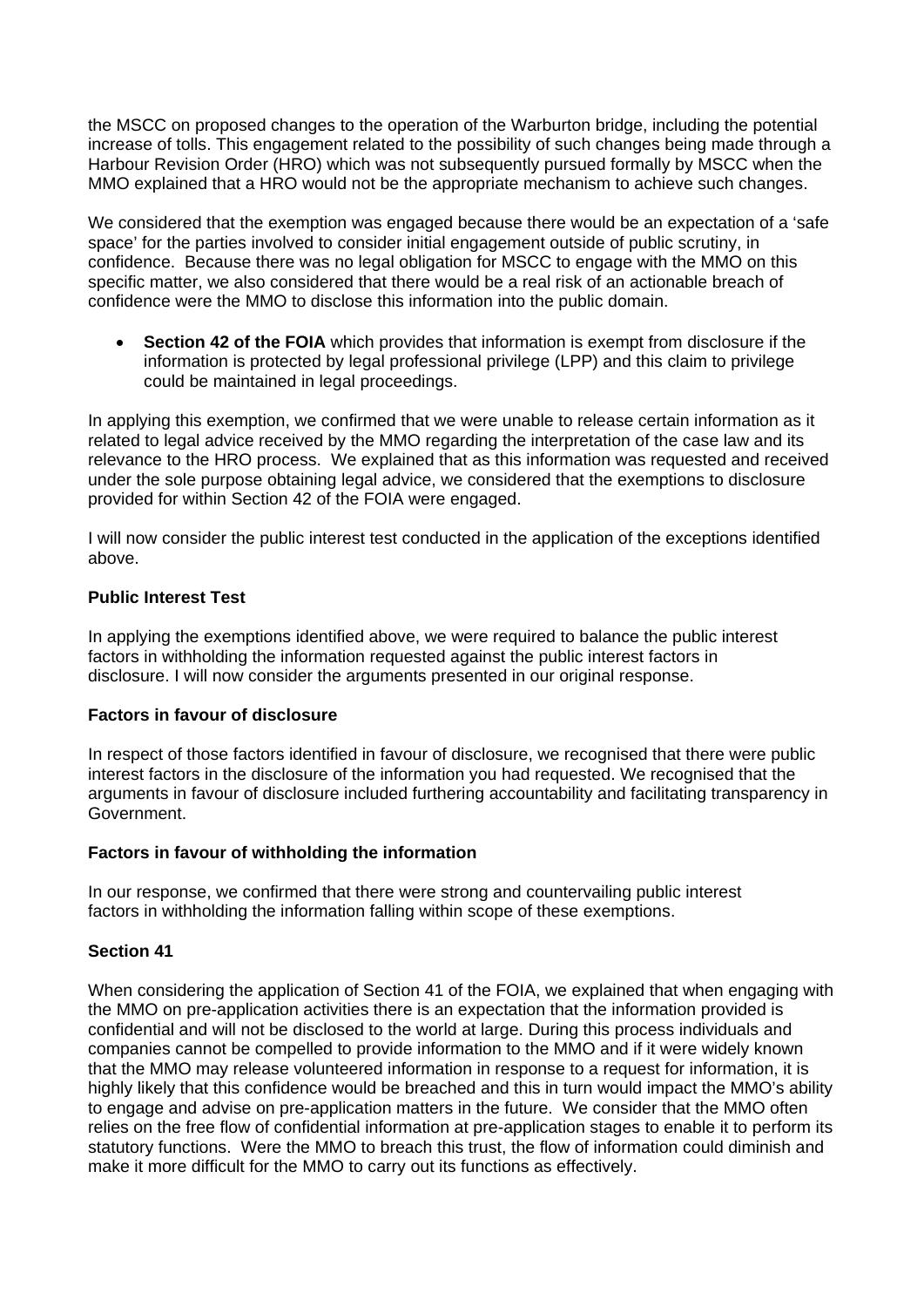In addition, because the information involved related to commercial aspects of plans being considered by MSCC at the time, release to any third party could result in an actionable breach of confidence being brought against the MMO. This is because the information was provided to the MMO for the sole purpose of pre-application engagement on the possibility of applying for the requested changes under a HRO and there would have been a clear expectation that the information should not be used for any other purpose. If it were to be released into the public domain, even under the FOIA, it would reveal information that could have a commercial impact on MSCC and therefore risk a claim being made against the MMO.

On balance, I consider that the exemption provided for within Section 41 of the FOIA applies to this information and uphold the decision taken not to release this.

### **Section 42**

When considering the application of Section 42 of the FOIA, we explained that there was information identified as falling within scope of your request which included legal advice requested and received by officers of the MMO. We explained that we considered that this information was protected by Legal Professional Privilege as it relates to legal advice received by the MMO regarding the interpretation of the case law referenced and its relevance to the HRO process.

Within your request for internal review, you question whether the advice received was released outside of the MMO. I can confirm that whilst the legal advice received by the MMO was used to inform its engagement with representatives of MSCC the legal advice in its entirety has not been disclosed to any third party outside of the MMO. As such, we consider any LPP within the advice received has not been waived.

I feel that it is also important to explain that the legal advice itself related to the application of The Harbours Act (1964) and the approach made by MSCC on whether their proposals could be authorised by a Harbour Revision Order (HRO). As explained in our previous response, the MMO's position was that the proposals outlined could not be lawfully made under a HRO and therefore no formal HRO application was made to the MMO by MSCC.

Having reviewed the arguments provided within our response dated 20 September 2021, I consider that it is vital that the MMO's preserves its ability to protect from disclosure information subject to LPP and agree with the arguments against disclosure of this information.

## **Conclusion**

In conducting this internal review, I have given careful and detailed consideration to the exemptions to disclosure identified in the original response, together with the public interest test set out. Following this, I am of the view that there are several strong public interests factors in maintaining the exemptions to disclosure.

Additionally, given the comments included within your internal review request, I would like to clarify again that the MMO has not been in discussion with Peel Ports, or any other third-party, about any application under the Transport and Works Act 1992, and in any event would not be the appropriate consenting body. The engagement between the MMO and MSCC in 2018 related solely to whether a HRO would be the appropriate mechanism to implement the proposed changes. We subsequently confirmed that it was the MMO's position that the changes being sought could not be implemented through a HRO and we've had no further contact on the issue since this initial engagement.

In closing, this response now exhausts your rights of review under the MMO's internal review procedures. If you remain dissatisfied with the handling of your request, you have the right to appeal to the Information Commissioner's Office ("ICO"). The ICO can be contacted at